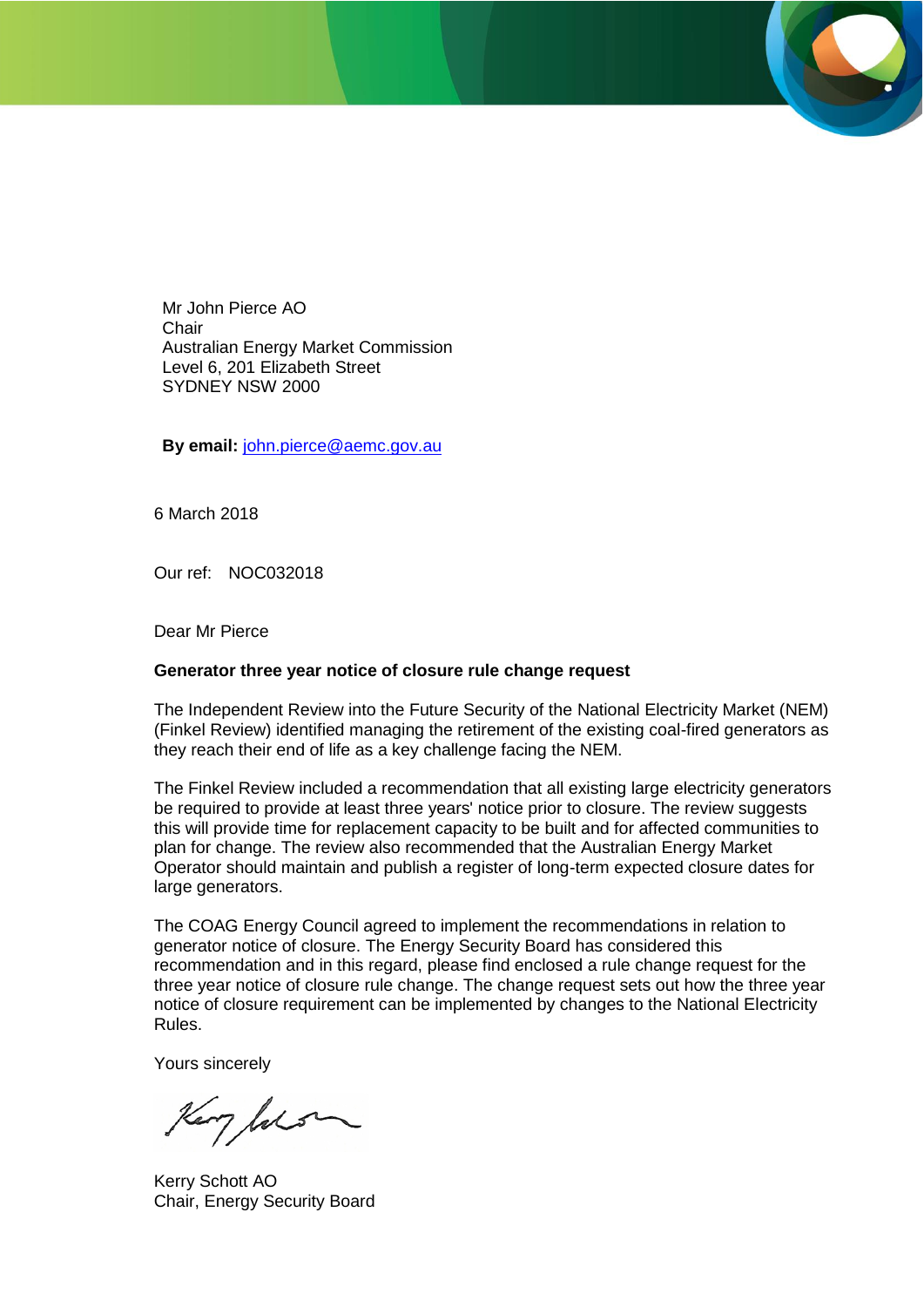# **Three year notice of closure of generators rule change request**

## **1. The name and address of proponent**

Dr Kerry Schott AO Chair, Energy Security Board Level 26, 1 Bligh St Sydney, NSW 2000

# **2. Relevant background**

The Independent Review into the Future Security of the NEM (Finkel Review) identified managing the retirement of the existing coal-fired generators as they reach their end of life as a key challenge facing the NEM.

The Finkel Review included a recommendation that all existing large electricity generators be required to provide at least three years' notice prior to closure. The review suggests this will provide time for replacement capacity to be built and for affected communities to plan for change. The review also recommended that the Australian Energy Market Operator (AEMO) should maintain and publish a register of long-term expected closure dates for large generators.

The COAG Energy Council agreed to implement these recommendations in relation to generator notice of closure and the Energy Council Secretariat requested the Energy Security Board to consider how these recommendations could be addressed by legislative changes. The Energy Security Board developed proposed changes to the National Electricity Rules (NER) (set out in the Schedule to this request) that would require scheduled and semi-scheduled generators to provide information to AEMO on expected closure dates and keep this information up to date. The proposed rule is focused on the provision of additional, specific information to AEMO on expected closure dates and includes a requirement that scheduled and semi-scheduled generators provide at least three years' notice of when it will cease to supply electricity or trade directly in the market.

The proposed rule, if made, would enhance the information available to AEMO and the market in relation to generator closures and complement other measures to improve reliability in the National Electricity Market being considered by the Australian Energy Market Commission in its Reliability Frameworks Review and by the Energy Security Board in its consultation on the National Energy Guarantee.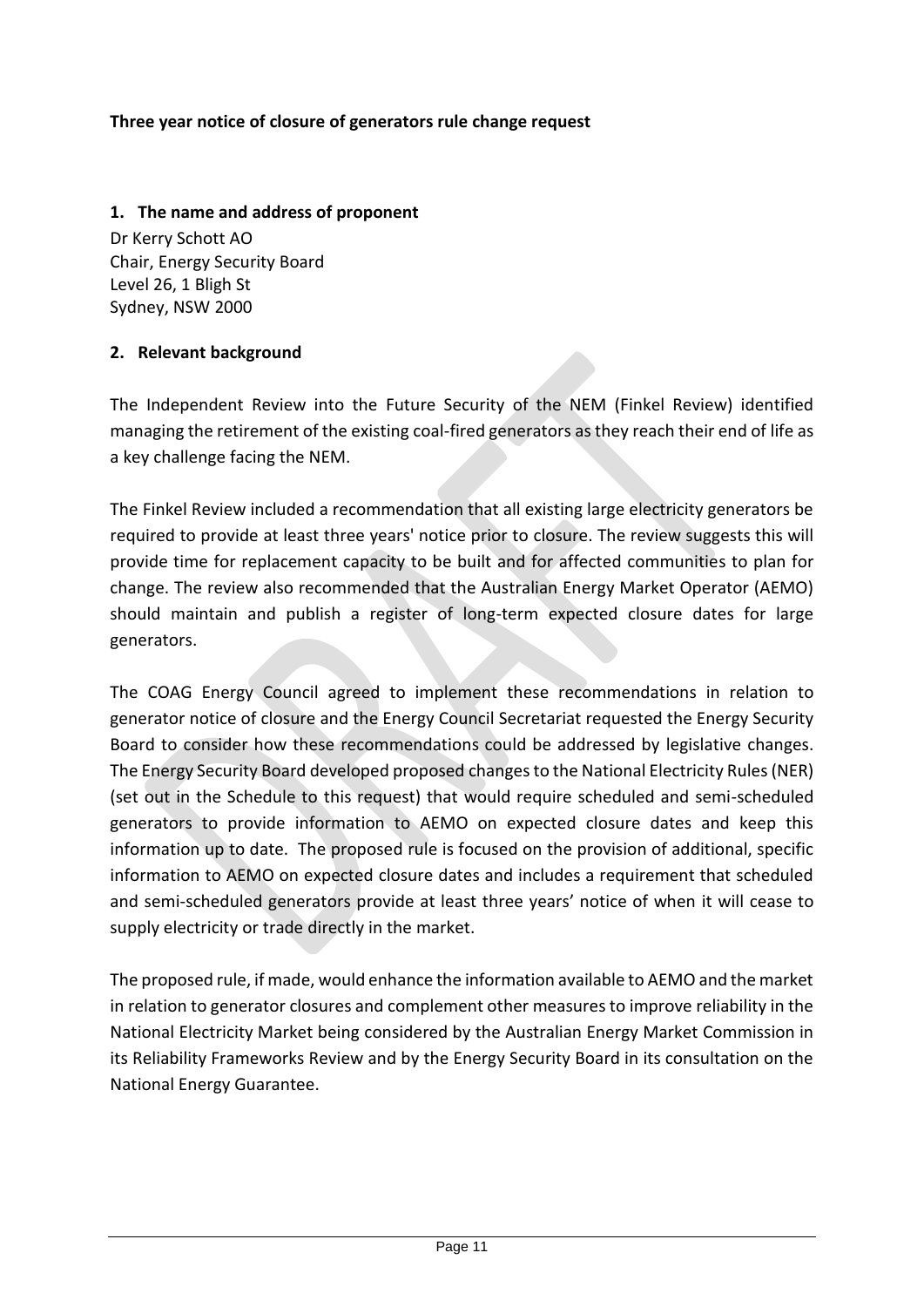# **3. Issue with current rules**

Clause 2.2.1 of the NER includes a range of reporting requirements for generators when applying for registration. Clause 2.10.1 of the NER includes information to be provided by registered participants when ceasing to be a registered participant or termination of classification of loads, generating units or network services. However Clause 2.10.1 does not include a requirement whereby generators must provide a closure notice in advance of their intended closure date within a specific time period.

# **4. Description of proposed rule change**

The mechanism reflected in the proposed rule would require additional information disclosure to AEMO by generators as follows:

- Three years notice of cessation of registration of Generator or termination of classification of a scheduled or semi-generating unit must be given to AEMO
- A requirement for scheduled and semi-scheduled generators to notify AEMO on registration, and regularly update through the MT PASA reporting process, the year they expect a generating unit to cease operating. This is referred to as the "expected closure year". The expected closure date should be no later than the expiry date of a generator's licence or authority to generate.
- Enhanced AEMO reporting through the MT PASA and Electricity Statement of Opportunities (ESOO) that specifically recognises the "expected closure year" for generating units
- A proposed change to the current Energy Adequacy Assessment Projection (EAAP) process to give the Reliability Panel the discretion to identify specific energy constraint scenarios for the focus of study under the EAAP. This would require AEMO to consider a broader range of energy constraint scenarios than the conditions it currently considers.

### **5. How the proposed rule change will address the issue**

The proposed rule change would assist in managing the retirement of the existing coal-fired generators by augmenting the existing reporting requirements on generators to provide additional information to AEMO relating to expected closure dates. This information would give AEMO and market participants (through AEMO's reporting) a better outlook of generator availability into the future.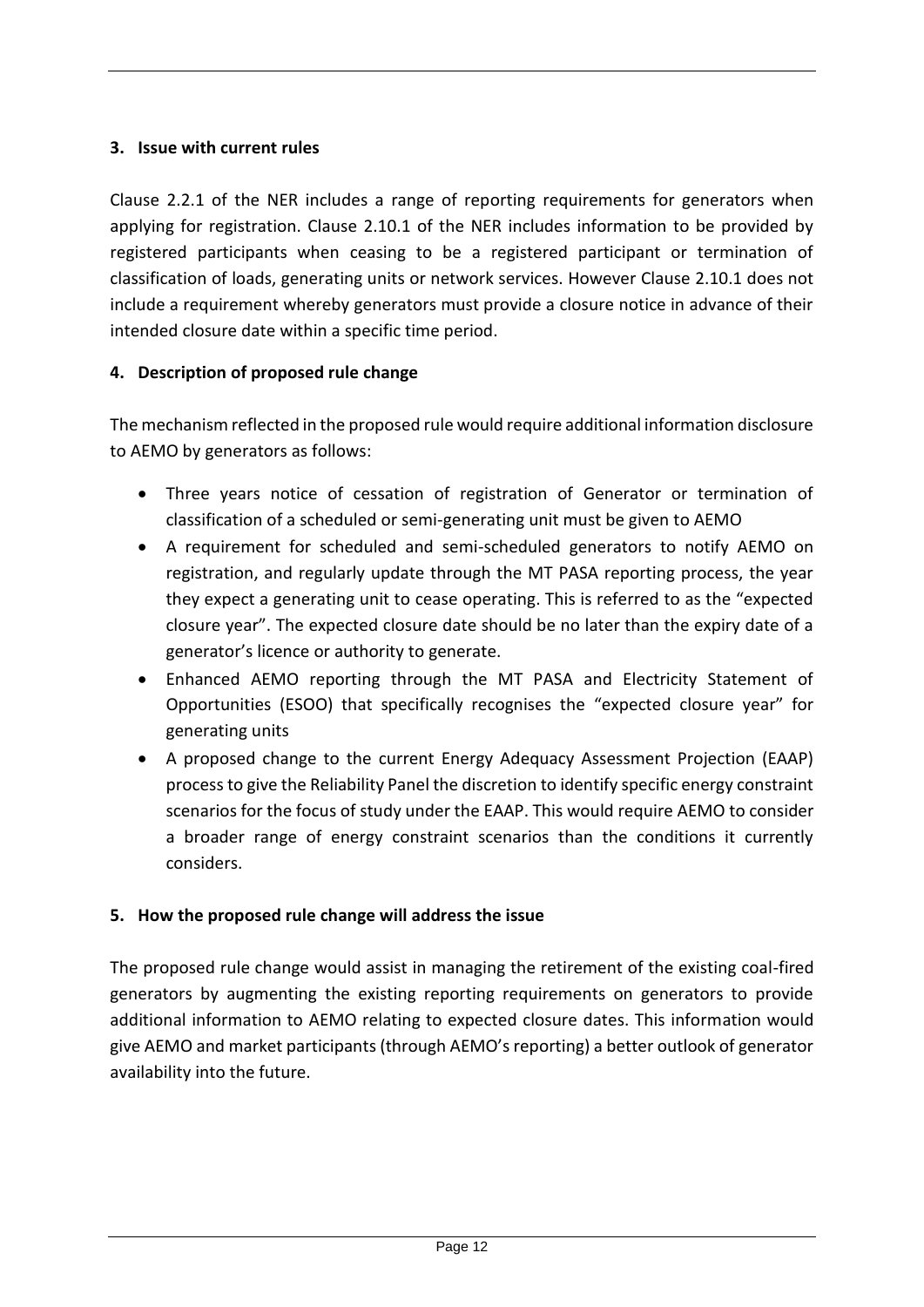# **6. How the proposed rule contributes to the national electricity objective**

The proposed rule change request will contribute to the national electricity objective by promoting efficient investment in, efficient operation and use of, electricity services for the long term interests of consumers.

The proposed rule is expected to:

- *Improve the provision of information*: The arrangements for registration and any additional reporting requirements in NER should be clear, consistent and understandable to all participants. The inclusion of clear reporting requirements around expected closure dates of generators should support accountability and confidence in the system.
- *Enhance transparency and predictability:* The transparency of information is a key feature of the efficient operation of the NEM. Market participants need access to clear, timely and accurate information in order to allow them to efficient commercial and operational decisions. Greater transparency resulting from additional reporting requirements should make it easier for market participants to examine trends and plan for the future therefore contributing to more informed and efficient decision making.

# **7. Expected impact of the proposed rule on affected parties**

The proposed changes to the rules will benefit AEMO by improving the data and information it has access to regarding the future availability of generators. On registration Generators are required to provide AEMO with copies of their licences or authorities to generate; the proposed rule will allow AEMO to compare the information in jurisdictional licences with expected closure dates.

The proposed changes will also improve information available to market participants through enhanced AEMO reporting of expected closure dates in the MT PASA and Electricity Statement of Opportunities (ESOO) that will specifically recognise the "expected closure year" for generating units.

There may be administrative costs associated with additional reporting requirements for generators. AEMO will also have to update their reporting procedures for the MT PASA and ESOO to allow for the additional information to be reflected.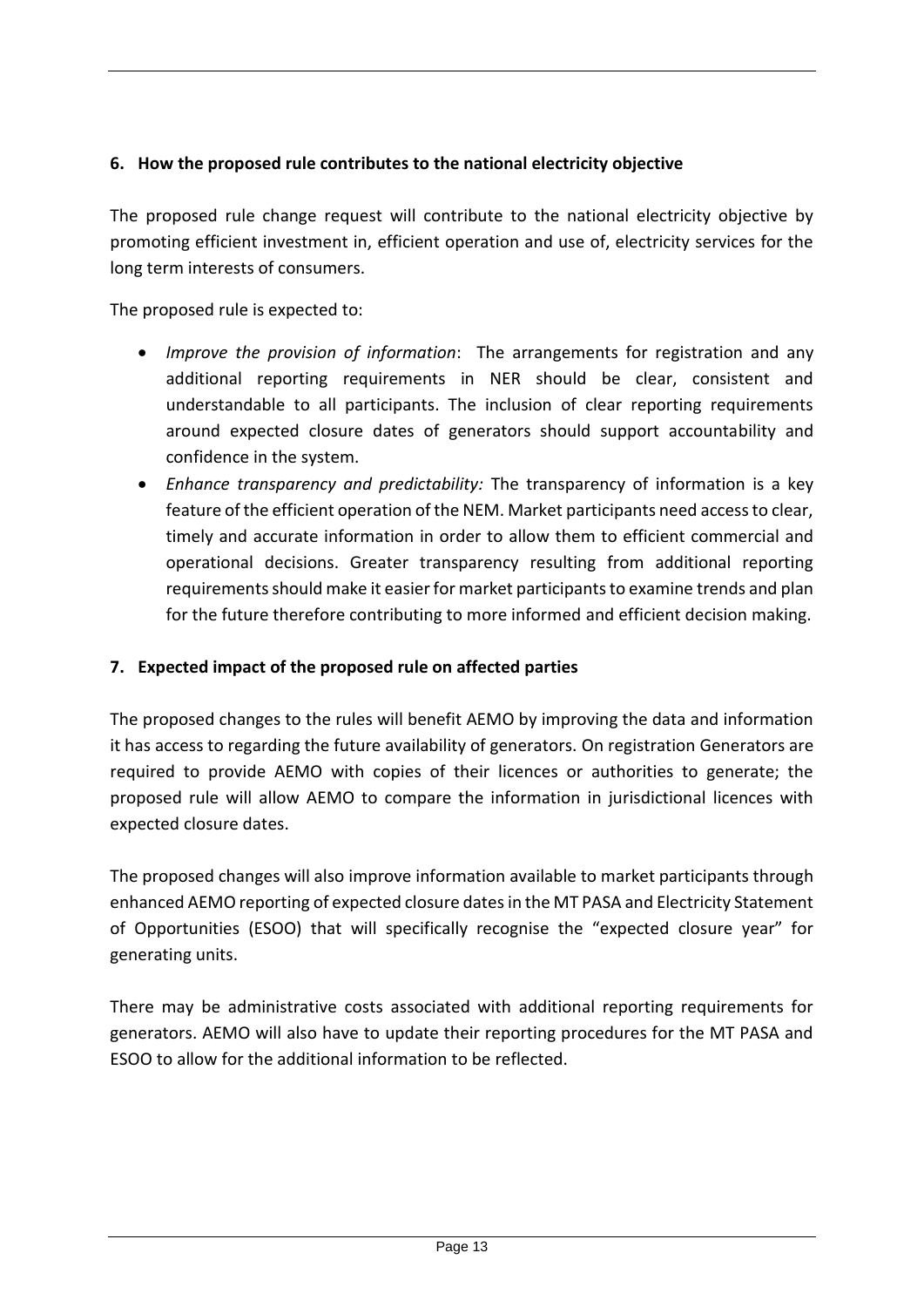# **SCHEDULE – PROPOSED RULE**

# **CHAPTER 2**

**RELEVANT EXTRACTS OF CHAPTER 2 SHOWING PROPOSED CHANGES TO PROVIDE FOR MINIMUM NOTICE OF CLOSURE.**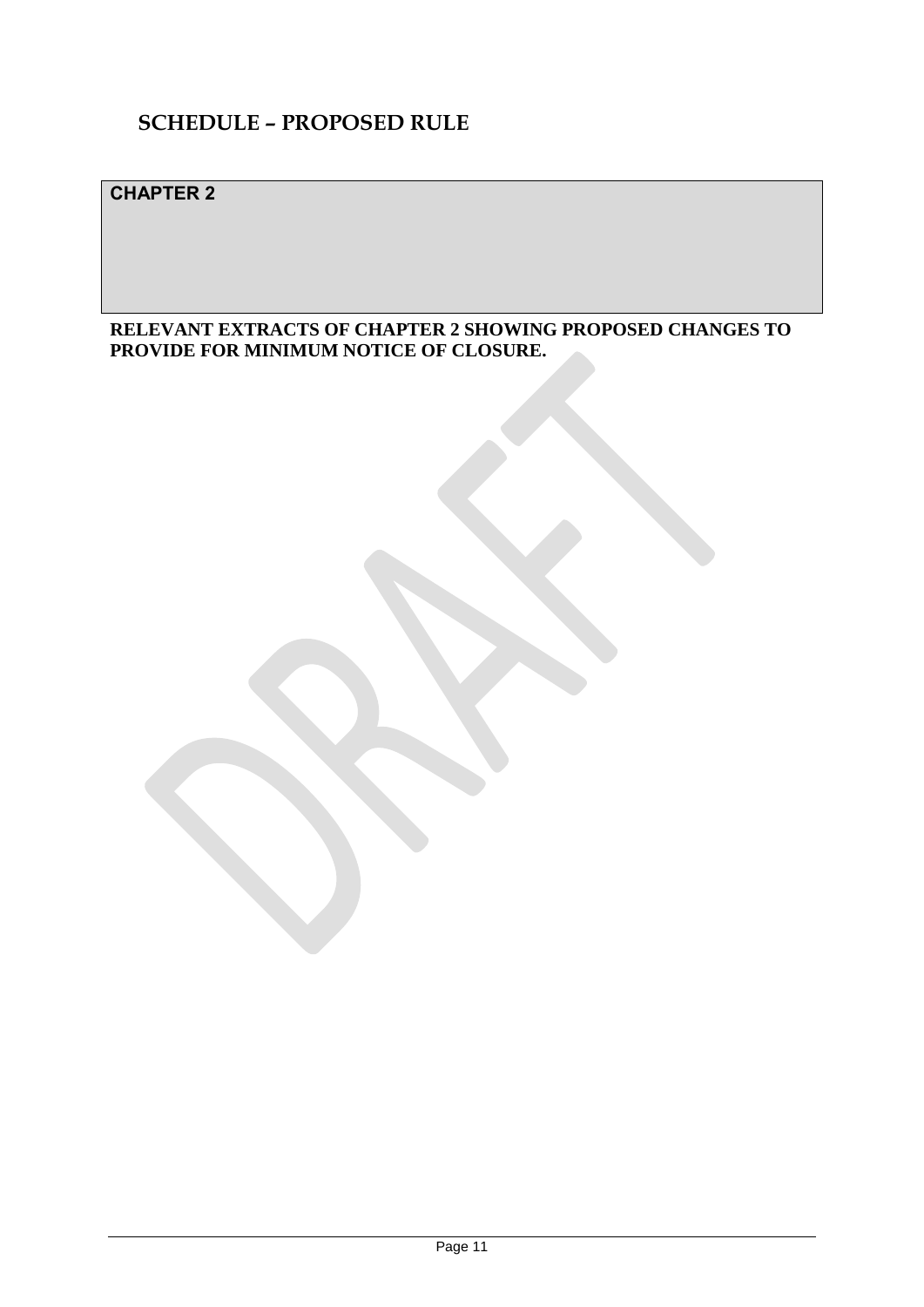# **2. Registered Participants and Registration**

# **2.1 Registered Participants**

### **2.1.1 Purpose**

This Chapter sets out and describes the various categories of *Registered Participants* and the registration procedures. It also sets out the fees payable by *Registered Participants*.

### **2.1.2 General**

- (a) **[Deleted]**
- (b) **[Deleted]**
- (c) The different categories of *Registered Participants* have different obligations under the *Rules*.
- (d) Rules 2.2 to 2.7 set out the *Registered Participant* categories and requirements which a person must satisfy in order to be registered by *AEMO* in relation to each of those *Registered Participant* categories.
- (e) Each prospective *Registered Participant* must apply to *AEMO* for registration in accordance with rule 2.9.
- (e1) Rule 2.9A sets out the process to be followed in order to transfer a *Registered Participant's* registration to another person.
- (f) Each *Registered Participant* must pay to *AEMO* the prescribed fees determined in accordance with the provisions of rule 2.11.

# **2.2 Generator**

### **2.2.1 Registration as a Generator**

- (a) Subject to clause 2.2.1(c), a person must not engage in the activity of owning, controlling or operating a *generating system* that is *connected* to a *transmission or distribution system* unless that person is registered by *AEMO* as a *Generator*.
- (b) **[Deleted]**
- (c) *AEMO* may, in accordance with guidelines issued from time to time by *AEMO*, exempt a person or class of persons from the requirement to register as a *Generator*, subject to such conditions as *AEMO* deems appropriate, where (in *AEMO's* opinion) an exemption is not inconsistent with the *national electricity objective*.

#### **Note:**

A person who is exempt from registration as a *Generator*, may register with *AEMO* as a *Small Generation Aggregator* under rule 2.3A.

- (d) Without limitation, an exemption may be given which only relieves a person or class of persons from the requirement to register as a *Generator* in relation to certain specified *generating systems* or classes of *generating systems*.
- (e) To be eligible for registration as a *Generator*, a person must: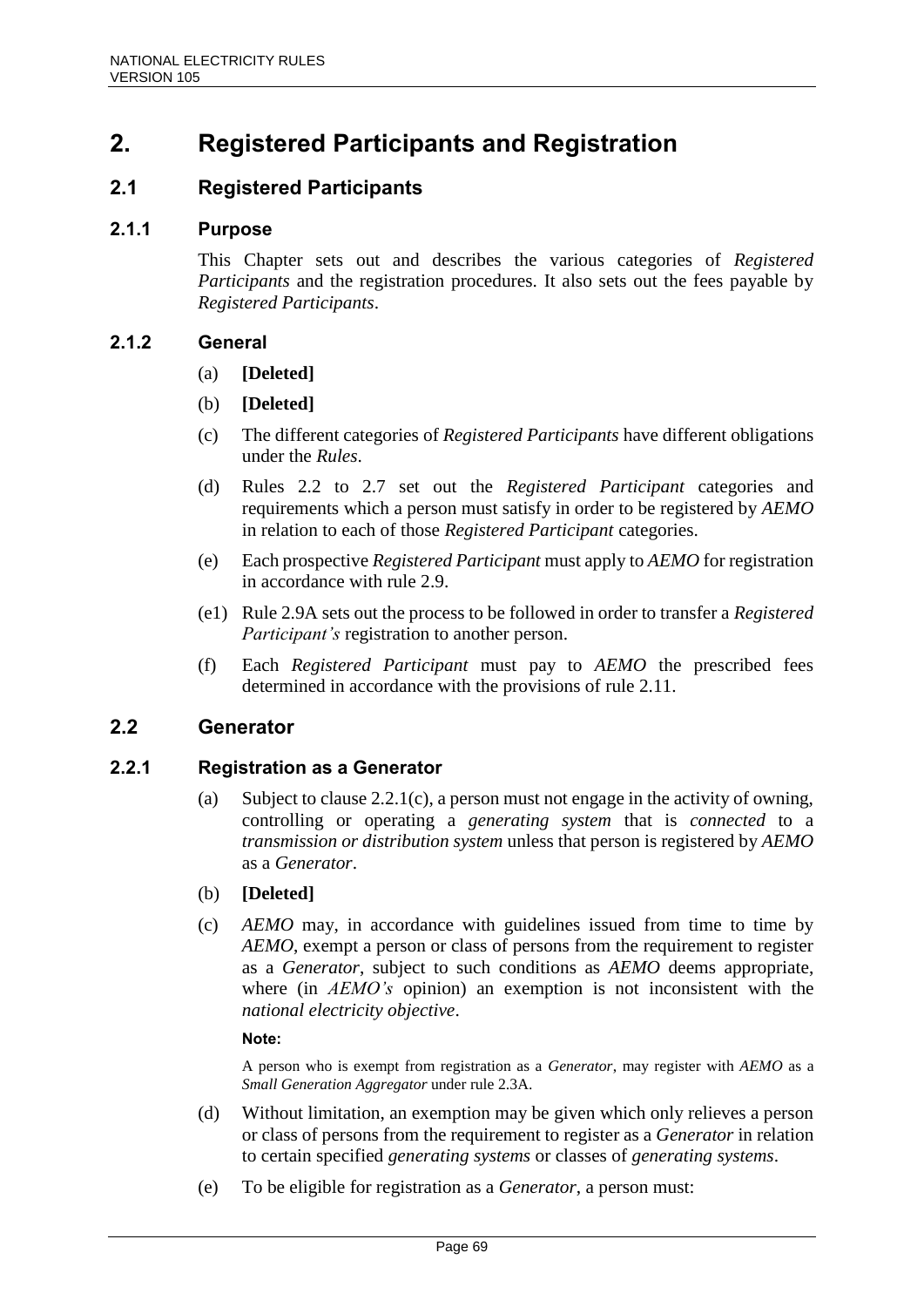- (1) obtain the approval of *AEMO* to classify each of the *generating units* that form part of the *generating system* that the person owns, operates or controls, or from which it otherwise sources electricity, as:
	- (i) a *scheduled generating unit*;
	- (ii) a *semi-scheduled generating unit*; or
	- (iii) a *non-scheduled generating unit*;
- (2) classify the *generating units* in accordance with *AEMO's* approval as referred to in subparagraph (1);
- (2A) if a *generating unit* is classified as a *scheduled generating unit* or a *semi-scheduled generating unit*, notify *AEMO* of the year in which the *Generator* expects the *generating unit* to cease supplying electricity to the *transmission network* or *distribution network* at its *connection point* (*expected closure year*); and
- (3) satisfy *AEMO* that each *generating system* will be capable of meeting or exceeding its *performance standards*.
- (f) Except in relation to a proposed *generating unit*, a person must also classify each of those *generating units* as either a *market generating unit* or a *nonmarket generating unit*.
- (f1) A *Generator* may also classify one or more of its *generating units* as an *ancillary service generating unit* where it has obtained the approval of *AEMO* to do so.
- (g) Nothing in clause 2.2.1(e) or (f) requires the classification of any *generating unit* which forms part of a *generating system* in respect of which an exemption under clause 2.2.1(c) applies.

\*\*\*\*\*\*\*\*

# **2.10 Ceasing to be a Registered Participant or termination of classification of loads, generating units or network services**

# **2.10.1 Notification of intention**

- (a) A person may notify *AEMO* in writing that it wishes to cease to be registered in any category of *Registered Participant* or that it wishes to terminate any of its classifications of *loads*, *generating units* or *network services*.
- (b) A person is not entitled to notify *AEMO* that it wishes to cease to be registered in relation to any category for which that person is required to be registered under the *National Electricity Law* or under the *Rules*.
- (c) In any notice given under paragraph (a), the *Registered Participant* must specify a date upon which it wishes to cease to be so registered or for an existing classification of *loads* or *network services* to be terminated and, in the case of a *Market Participant*, the date upon which it will cease to *supply* or acquire electricity or trade directly in the *market* and whether entirely or in relation to one or more *connection points* or *market network services*.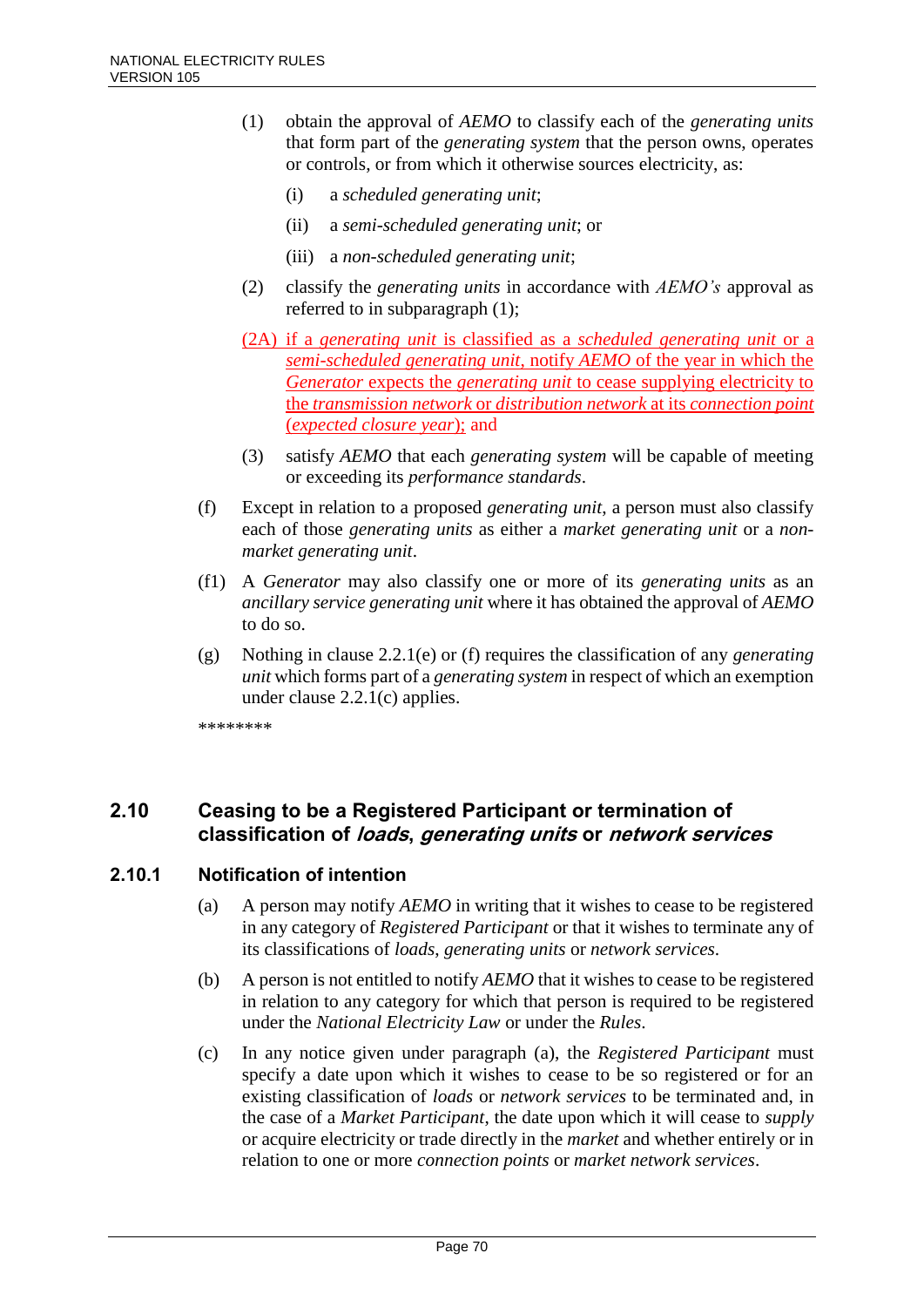- (c1) In any notice given under paragraph (a) requesting that an existing classification of a *generating unit* be terminated, the *Registered Participant* must specify a date (the **closure date**) upon which:
	- (1) it wishes the classification of the *generating unit* to be terminated; and
	- (2) in the case of a *Market Generator*, it will cease to supply electricity or trade directly in the *market* and whether entirely or in relation to one or more *connection points*.
- (c2) The closure date must, in respect of a *Scheduled Generator* or *Semi-Scheduled Generator*, be a date no earlier than the date that is three years from the date of the notice given under paragraph (a).
- (c3) Despite paragraph (c2), a *Scheduled Generator* or *Semi-Scheduled Generator* may specify a closure date that is earlier than the date that is three years from the date of the notice given under paragraph (a) if the relevant *Generator*  wishes to terminate the classification of a *generating unit* or cease to supply electricity in the *market* in relation to one or more *connection points* because an event that is beyond the reasonable control of the relevant *Generator* has occurred and the occurrence of that event (or of an event of a similar kind) could not reasonably have been foreseen by the relevant *Generator*.
- (d) *AEMO* may reject a notice from a *Market Customer* that it wishes to terminate its classification of a *connection point* as one of its *market loads* or otherwise cease to be a *Market Customer* in relation to any of its *market loads* unless *AEMO* is satisfied that:
	- (1) another person has classified the *connection point* as one of its *market loads* and is registered as a *Market Customer*;
	- (2) the relevant *Local Retailer* has agreed or is otherwise required by laws of the relevant *participating jurisdiction* to assume responsibility for payments to *AEMO* for electricity *supplied* to that *connection point*; or
	- (3) the *load* at that *connection point* will be *disconnected* on and from the date specified and, taking into consideration any relevant guidelines and procedures specified by the relevant *participating jurisdiction* to *AEMO*, that *disconnection* is not inappropriate.
- (d1) *AEMO* may reject a notice from a *Market Small Generation Aggregator* which states that it wishes to terminate its classification of a *small generating unit* as a *market generating unit*, or otherwise cease to be a *Market Small Generation Aggregator* in relation to any of its *market generating units*, unless *AEMO* is satisfied that:
	- (1) another person has classified the *small generating unit* as one of its *market generating units* and that person is registered as a *Small Generation Aggregator* and a *Market Small Generation Aggregator*;
	- (2) the relevant *Local Retailer* has agreed or is otherwise required by laws of the relevant *participating jurisdiction* to assume responsibility for payments with *AEMO* for electricity *supplied* to the *connection points* of the *market generating units*; or
	- (3) the *small generating unit* at that *connection point* will be *disconnected* on and from the date specified in the notice, and, after having regard to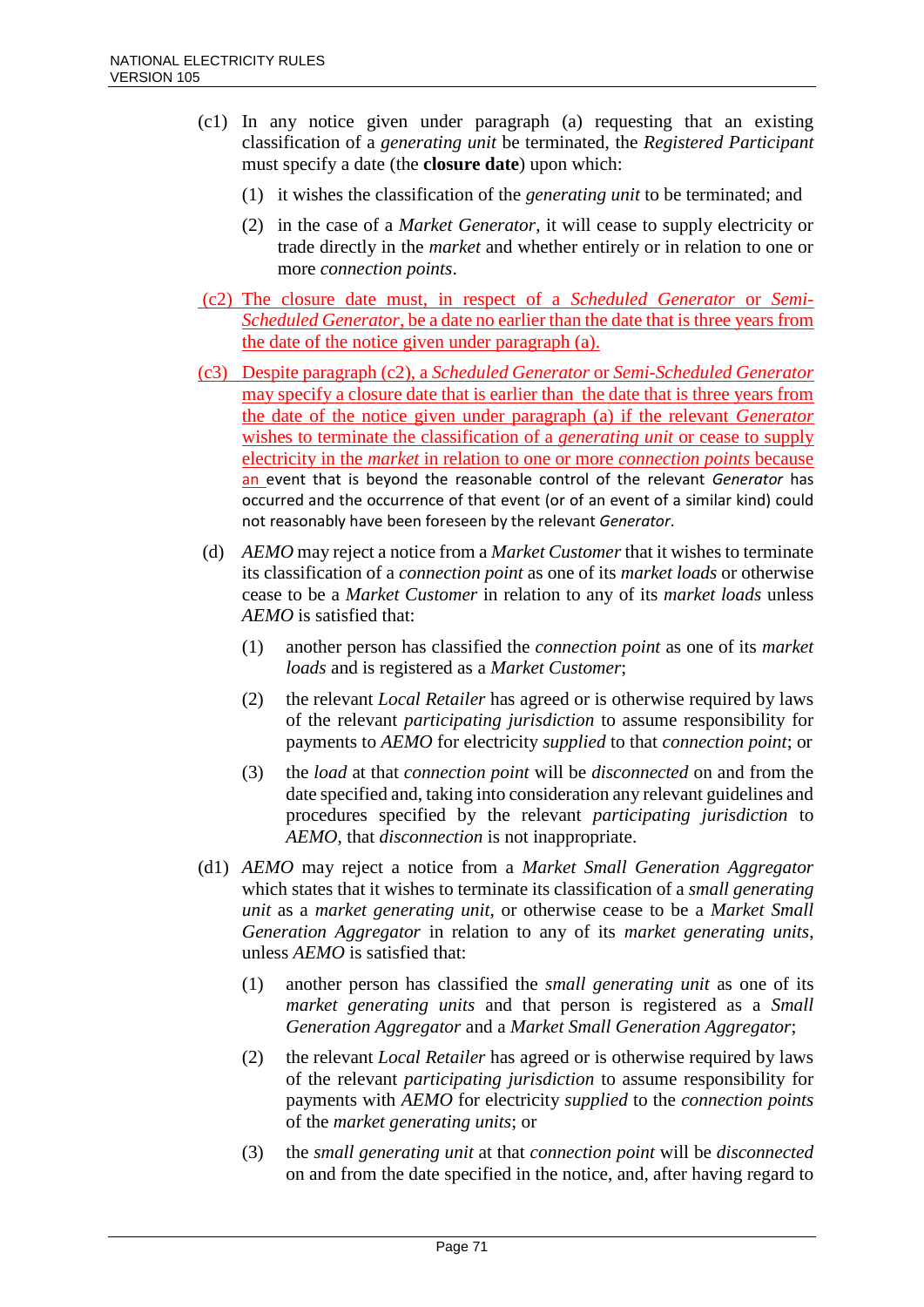any relevant guidelines and procedures specified by the relevant *participating jurisdictions* to *AEMO*, *disconnection* is appropriate.

- (e) Upon receiving a notice which complies with clause 2.10.1 from a person who wishes to cease to be registered in any category of *Market Participant*, or to terminate the classification of any of its *market loads*, *market generating units*, or *market network services*, *AEMO* must deliver a notice to the *AER* and the *AEMC* and notify all *Registered Participants* stating that:
	- (1) *AEMO* has received a notice under clause 2.10.1(a); and
	- (2) the person who gave the notice has stated that, from the date specified in the notice, the person intends to cease *supplying* or acquiring electricity or trading directly in the *market* and whether entirely or in relation to certain *connection points* or *market network services*.
- (f) If a *Market Customer* that is a *retailer* gives a notice under this clause, *AEMO* must, before deciding whether to reject the notice under paragraph (d), consult with the *AER*.

**\*\*\*\***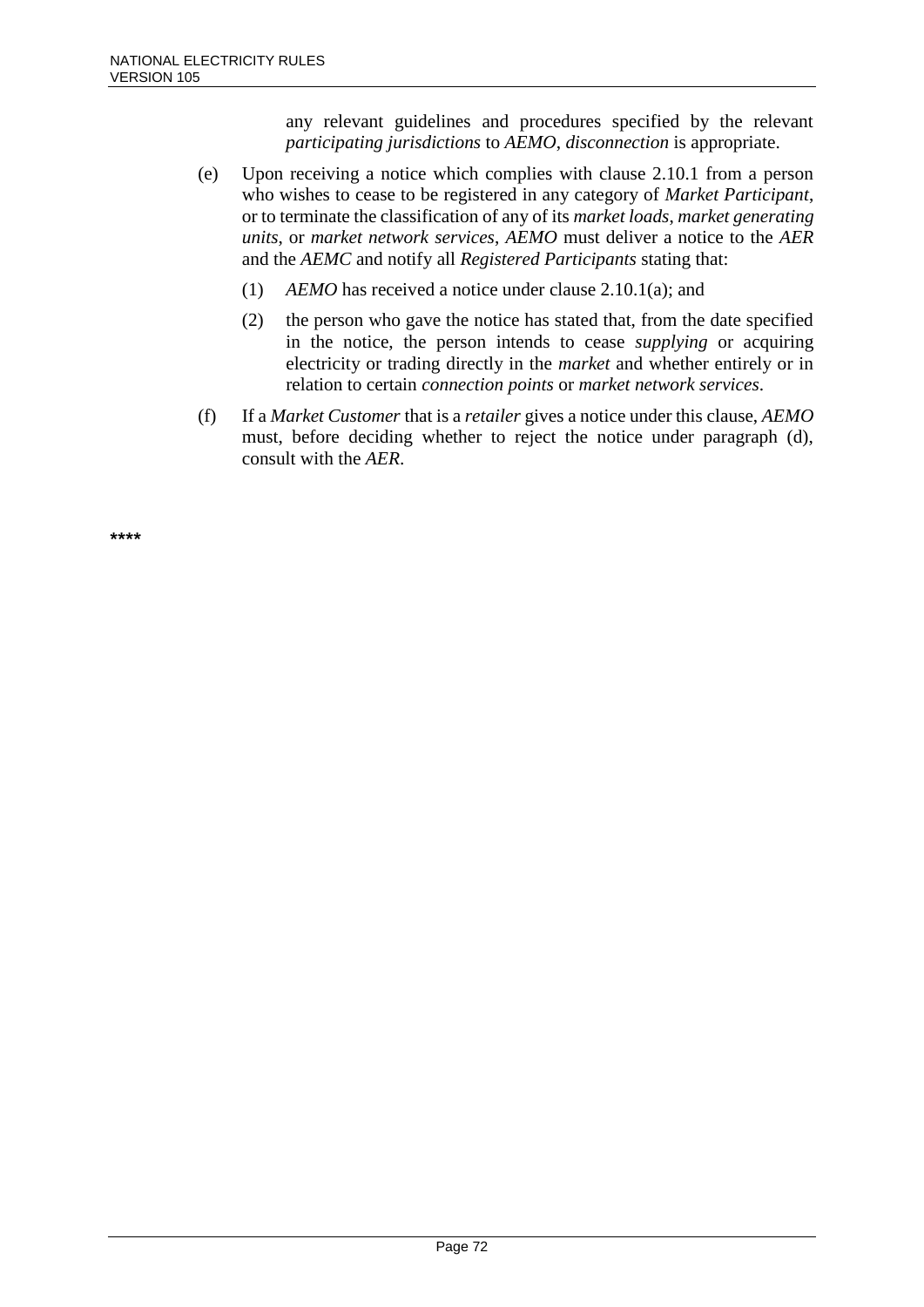# **CHAPTER 3**

### **RELEVANT EXTRACTS OF CHAPTER 3 SHOWING PROPOSED CHANGES TO PROVIDE FOR ADDITIONAL REPORTING BY GENERATORS ON FORECAST PHYSICAL PLANT CAPABILITY.**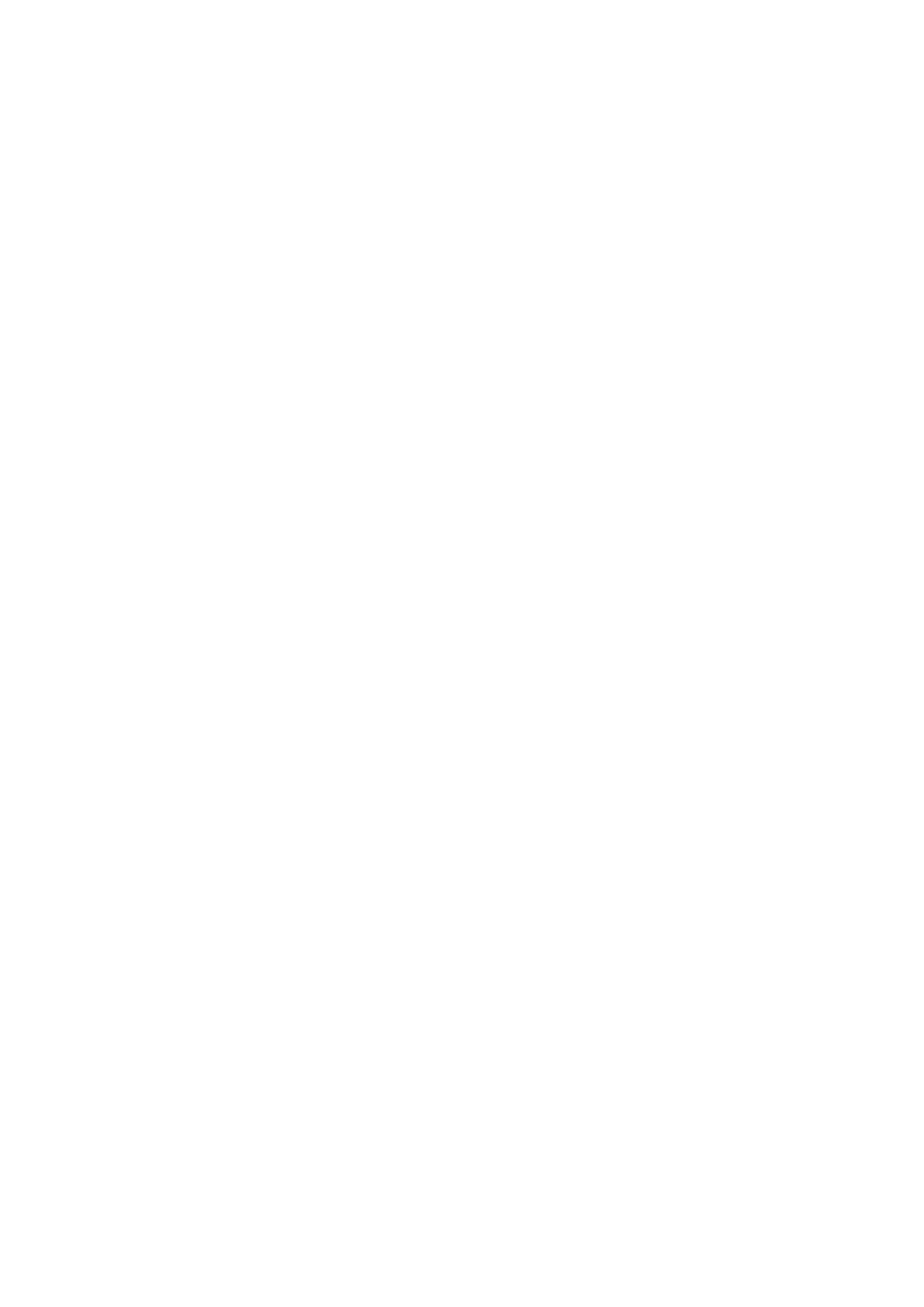# **3. Market Rules**

**\*\*\*\***

# **3.7 Projected Assessment of System Adequacy**

# **3.7.1 Administration of PASA**

- (a) *AEMO* must administer medium term and short term *projected assessment of system adequacy processes* to be known as *PASA*.
- (b) The *PASA* is a comprehensive program of information collection, analysis, and disclosure of medium term and short term *power system security* and reliability of *supply* prospects so that *Registered Participants* are properly informed to enable them to make decisions about *supply*, demand and *outages* of *transmission networks* in respect of periods up to 2 years in advance.
- (c) On a weekly basis *AEMO* must:
	- (1) collect and analyse information from all *Scheduled Generators*, *Market Customers*, *Transmission Network Service Providers* and *Market Network Service Providers* about their intentions for:
		- (i) *generation*, *transmission* and *market network service* maintenance scheduling;
		- (ii) intended *plant* availabilities having regard to, in respect of *scheduled generating units*:
			- (A) any notified cessation of registration of the relevant *Scheduled Generator* under clause 2.10.1; and
			- (B) the *expected closure year* of the *generating unit*;
		- (iii) *energy constraints*;
		- (iv) other *plant* conditions which could materially impact upon *power system security* and reliability of *supply*; and
		- (v) significant changes to *load* forecasts previously notified to *AEMO*,

for the following 24 months;

- (2) prepare the *unconstrained intermittent generation forecasts* for the following 24 months; and
- (3) following analysis and assessment of the information referred to in subparagraphs (1) and (2), *publish* information that will inform the *market* regarding forecasts of *supply* and demand.
- (d) *AEMO* must use its reasonable endeavours to ensure that it publishes sufficient information to allow the *market* to operate effectively with a minimal amount of intervention by *AEMO*.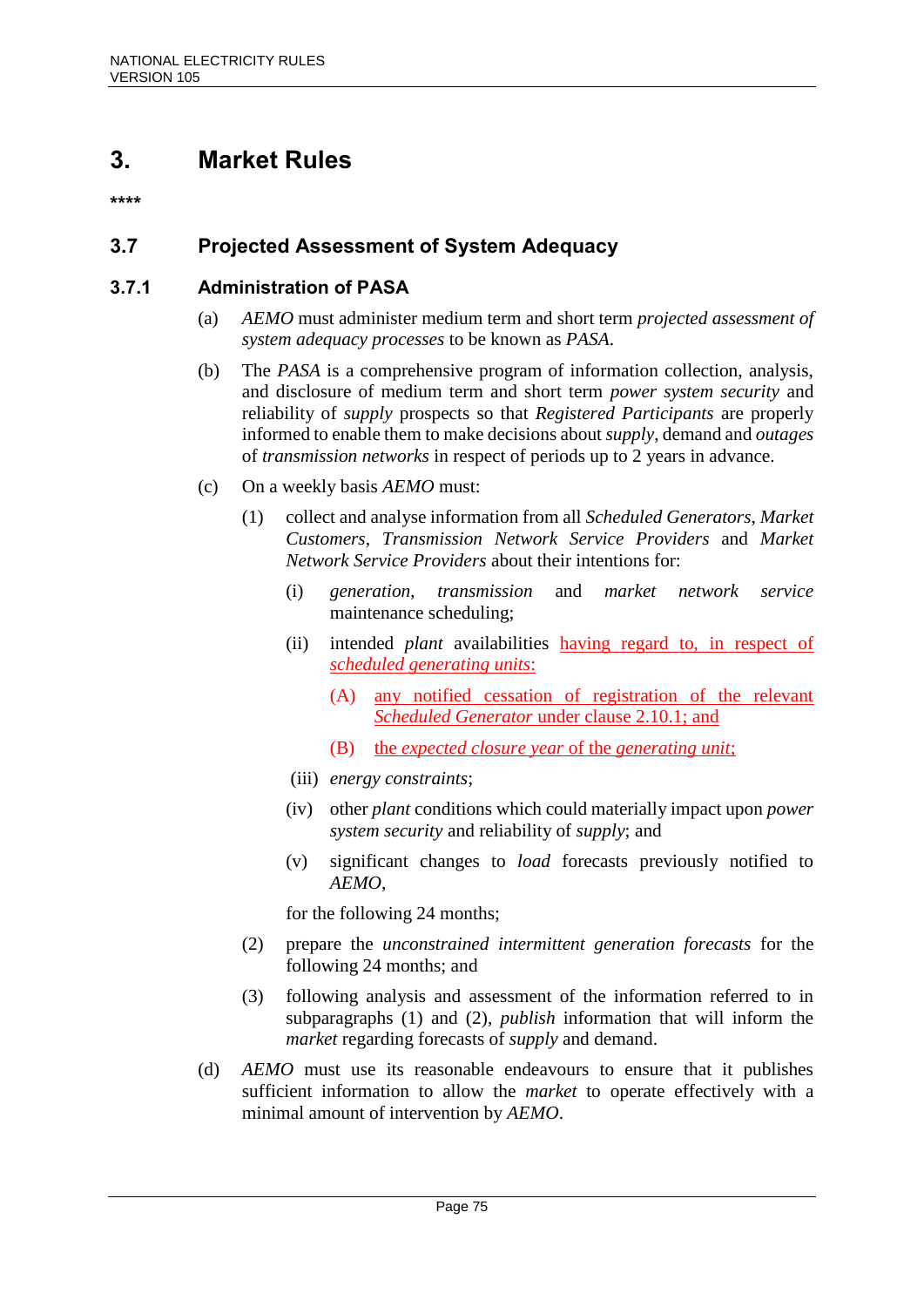# **3.7.2 Medium term PASA**

- (a) The *medium term PASA* covers the 24 month period commencing from the Sunday after the *day* of publication with a daily resolution. Every week, *AEMO* must review and *publish* the outputs of the *medium term PASA* in accordance with the *timetable*.
- (b) *AEMO* may publish additional updated versions of the *medium term PASA* in the event of *changes* which, in the judgment of *AEMO*, are materially significant.
- (c) The following *medium term PASA inputs* are to be prepared by *AEMO*:
	- (1) forecast *load* information for each *region* which is:
		- (i) the 10% probability of exceedence daily *peak load*, most probable daily *peak load* and time of the peak on the basis of past trends, day type and special events including all forecast *scheduled load* and other *load* except for pumped storage *loads*;
		- (ii) subsequently to be adjusted by an amount anticipated in the forecast as *scheduled load* by *load* bidders; and
		- (iii) an indicative half hourly *load* profile for each day type for each *region* for each month of the year;
	- (2) **[Deleted]**
	- (3) forecast *network constraints* known to *AEMO* at the time;
	- (4) an *unconstrained intermittent generation forecast* for each *semischeduled generating unit* for each *day*.
- (d) The following *medium term PASA inputs* must be submitted by each relevant *Scheduled Generator* or *Market Participant* in accordance with the *timetable*:
	- (1) *PASA availability* of each *scheduled generating unit*, *scheduled load* or *scheduled network service* for each *day* in the period covered by the *medium term PASA* taking into account the ambient weather conditions forecast at the time of the 10% probability of exceedence *peak load* (in the manner described in the procedure prepared under paragraph (g));
	- (2) weekly *energy constraints* applying to each *scheduled generating unit* or *scheduled load*; and
	- (3) in the case of *Scheduled Generators*, the *expected closure year* of that *scheduled generating unit* (if that year has changed since it was notified under clause 2.10.1 or last notified to *AEMO* under this subparagraph (3)).

#### **Note**

This clause is classified as a civil penalty provision under the National Electricity (South Australia) Regulations. (See clause 6(1) and Schedule 1 of the National Electricity (South Australia) Regulations.)

(e) *Network Service Providers* must provide to *AEMO* an outline of planned *network outages* in accordance with the *timetable* and provide to *AEMO* any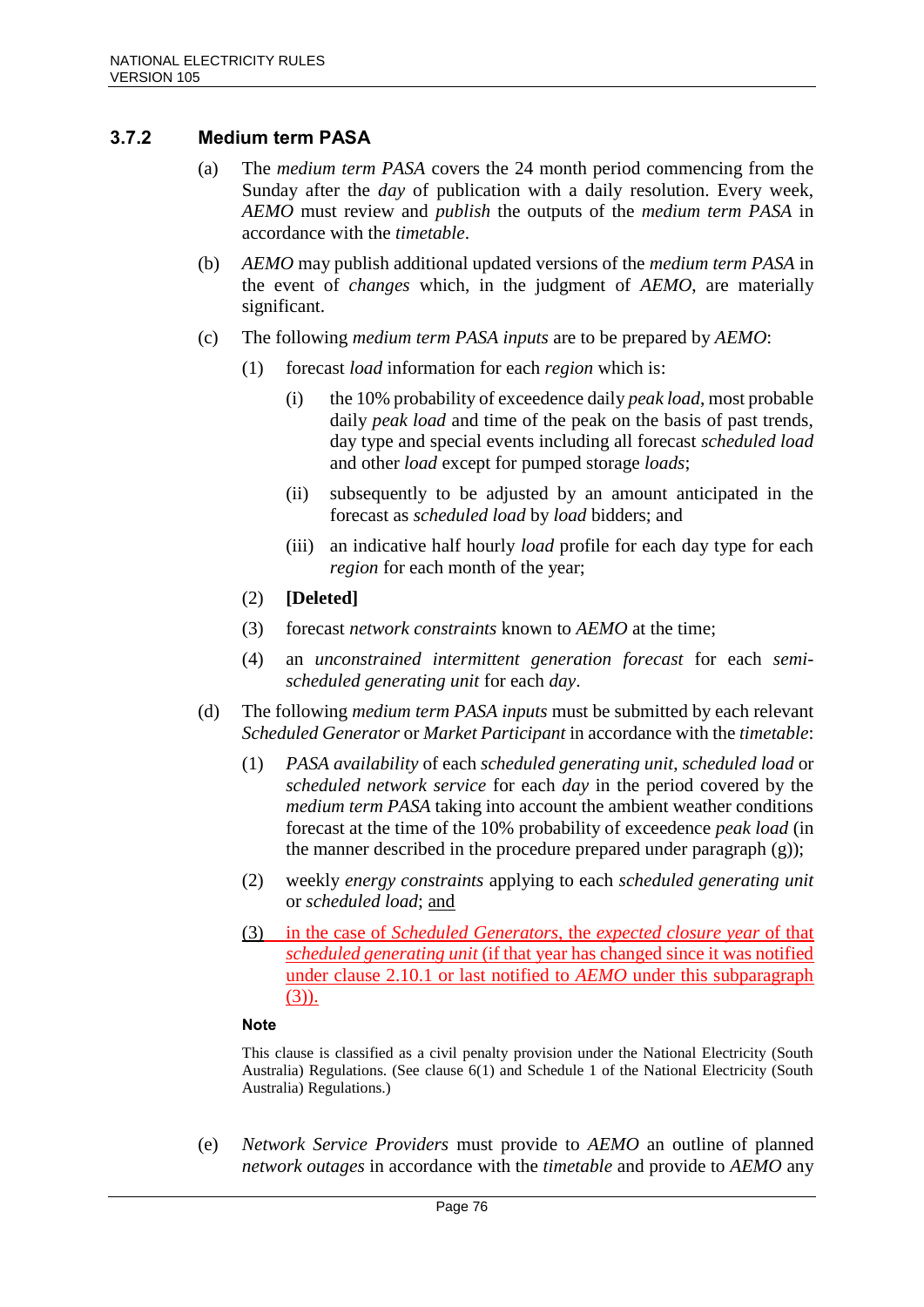other information on planned *network outages* that is reasonably requested by *AEMO* to assist *AEMO* to meet its obligations under paragraph (f)(6).

#### **Note**

This clause is classified as a civil penalty provision under the National Electricity (South Australia) Regulations. (See clause 6(1) and Schedule 1 of the National Electricity (South Australia) Regulations.)

- (f) *AEMO* must prepare and *publish* the following information in respect of each *day* (unless otherwise specified in subparagraphs (1) to (6)) covered by the *medium term PASA* in accordance with clause 3.13.4(a):
	- (1) forecasts of the 10% probability of exceedence *peak load*, and most probable *peak load*, excluding the relevant aggregated MW allowance referred to in subparagraph (2), and adjusted to make allowance for *scheduled load*;
	- (1A) **[Deleted]**
	- (2) the aggregated MW allowance (if any) to be made by *AEMO* for *generation* from *non-scheduled generating systems* in each of the forecasts of the 10% probability of exceedence *peak load* and most probable *peak load* referred to in subparagraph (1);
	- (3) in respect of each of the forecasts of the 10% probability of exceedence *peak load* and most probable *peak load* referred to in subparagraph (1), a value that is the sum of that forecast and the relevant aggregated MW allowance referred to in subparagraph (2);
	- (4) forecasts of the most probable weekly *energy* for each *region*;
	- (5) aggregate *generating unit PASA availability* for each *region*;
	- (5A) aggregate capacity for each *region*, after allowing for the impact of *network constraints*, that can be *generated* continuously, calculated by adding the following categories:
		- (i) the capacity of *scheduled generating units* in the *region* that are able to operate at the *PASA availability*; and
		- (ii) the forecast *generation* of *semi-scheduled generating units* in the *region* as provided by the *unconstrained intermittent generation forecasts*;
	- (5B) aggregate capacity for each *region*, after allowing for the impact of *network constraints*, that cannot be *generated* continuously at the *PASA availability* of the *scheduled generating units* in the *region* due to specified weekly *energy constraints*; and
	- (6) identification and quantification of:
		- (i) any projected *violations* of *power system security*;
		- (ii) any projected failure to meet the *reliability standard* as assessed in accordance with the *reliability standard implementation guidelines*;
		- (iii) **[Deleted]**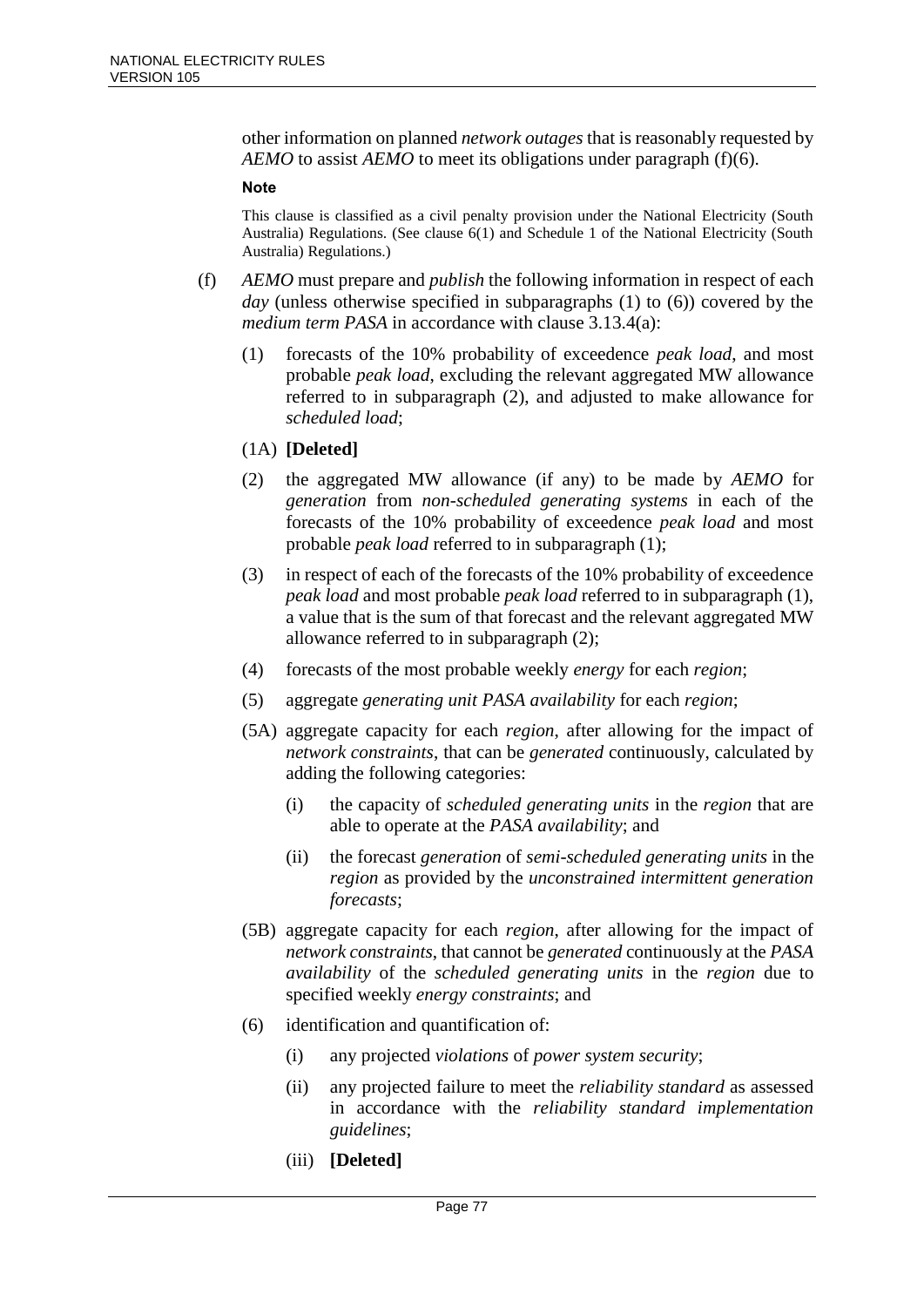- (iv) forecast *interconnector* transfer capabilities and the discrepancy between forecast *interconnector* transfer capabilities and the forecast capacity of the relevant *interconnector* in the absence of *outages* on the relevant *interconnector* only; and
- (v) when and where *network constraints* may become binding on the *dispatch* of *generation* or *load*.
- (g) *AEMO* must publish the procedure it uses for preparation of the *medium term PASA*.

**\*\*\***

# **3.7B Unconstrained intermittent generation forecast**

- (a) *AEMO* must prepare a forecast of the *available capacity* of each *semischeduled generating unit* (to be known as an *unconstrained intermittent generation forecast*) in accordance with this rule 3.7B for the purposes of:
	- (1) the *projected assessment of system adequacy process*;
	- (2) *dispatch*; and
	- (3) *pre-dispatch*.
- (b) A *Semi-Scheduled Generator* must:
	- (1) submit to *AEMO*, in accordance with the *timetable:* (A) the *plant availability* for each *semi-scheduled generating unit* for the purpose of paragraph (a) as soon as the *Semi-Scheduled Generator* becomes aware that the *plant availability* of the unit is at least 6MW below or above the *nameplate rating* of the unit; and (B) the *expected closure year* of a *semi-scheduled generating unit* (if that year has changed since it was notified under clause 2.10.1 or last notified to *AEMO* under this subparagraph (B)); and (2) where the *Semi-Scheduled Generator* has submitted *plant availability* in accordance with subparagraph (1)(A), notify *AEMO* in accordance with the *timetable* as soon as the *Semi-Scheduled Generator* becomes aware of any changes to the *plant availability* of that *semi-scheduled generating unit* until such time as the *plant availability* of that *semi-scheduled generating unit* is no longer at least 6MW below or above the *nameplate rating* of the unit.

#### **Note**

This rule is classified as a civil penalty provision under the National Electricity (South Australia) Regulations.

- (c) When preparing an *unconstrained intermittent generation forecast* for the purposes referred to in paragraph (a), *AEMO* must take into account:
	- (1) the maximum *generation* of the *semi-scheduled generating unit* provided by the *Semi-Scheduled Generator* as part of its *bid and offer validation data*;
		- (2) the *plant availability* of the *semi-scheduled generating unit* submitted by the *Semi-Scheduled Generator* under paragraph (b) having regard to: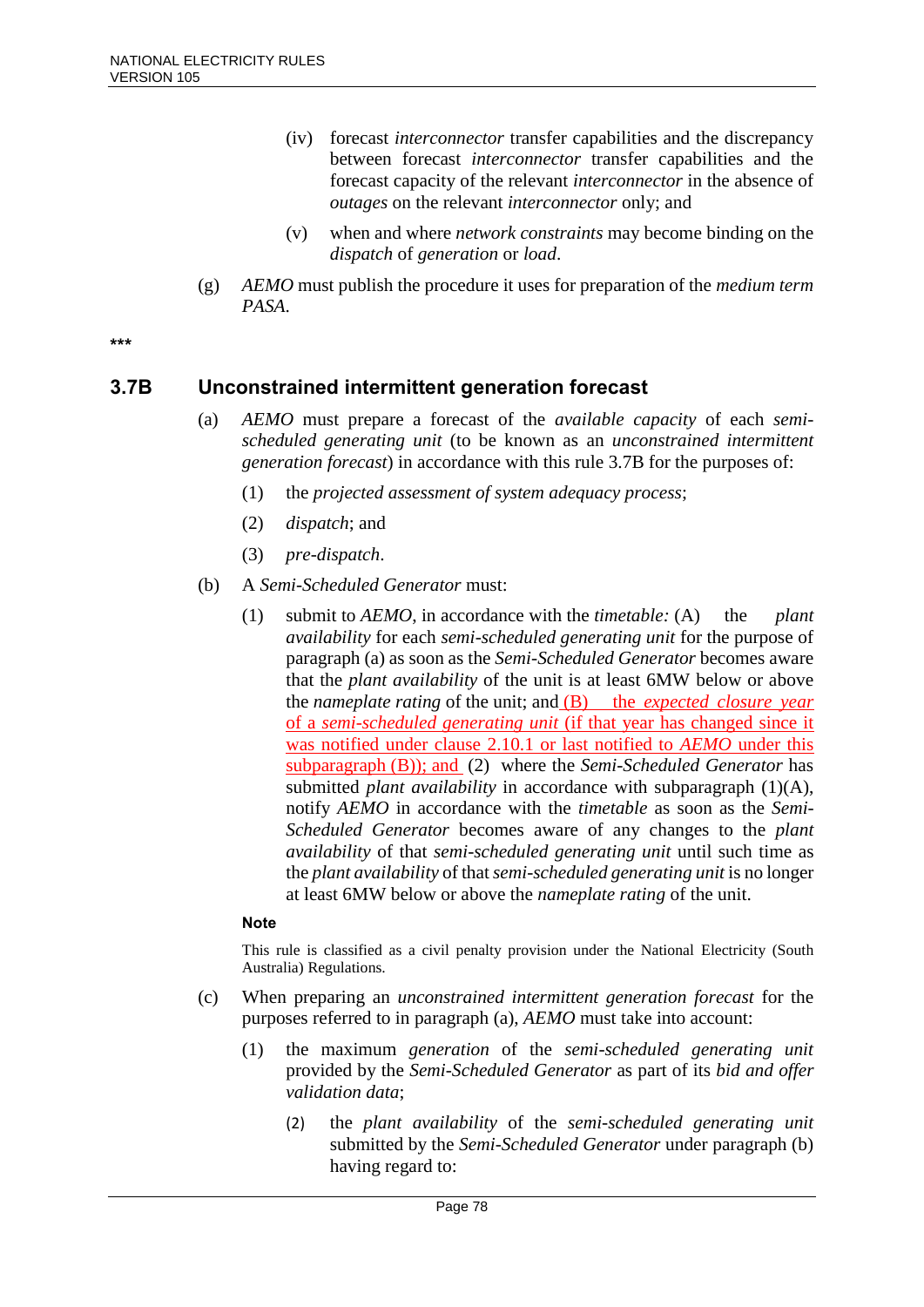- (A) any notified cessation of registration of the relevant *Scheduled Generator* under clause 2.10.1; and
- (B) the *expected closure year* of the *generating unit*;
- (3) the information obtained for the *semi-scheduled generating unit* from the *remote monitoring equipment* specified in clause S5.2.6.1;
- (4) the forecasts of the energy available for input into the electrical power conversion process for each *semi-scheduled generating unit*;
- (5) the *energy conversion model* for each *semi-scheduled generating unit*;
- (6) the assumption that there are no *network constraints* otherwise affecting the *generation* from that *semi-scheduled generating unit*; and
- (7) the timeframes of:
	- (i) *pre-dispatch*;
	- (ii) *dispatch*,
	- (iii) *medium term PASA*; and
	- (iv) *short term PASA*.
- (d) *NEMMCO* must prepare the first *unconstrained intermittent generation forecast* for each *semi-scheduled generating unit* by 31 March 2009 and there must be an *unconstrained intermittent generation forecast* for each *semischeduled generating unit* available at all times after that date.

# **3.7C Energy Adequacy Assessment Projection**

### **Purpose of EAAP**

(a) The purpose of the *energy adequacy assessment projection* (or *EAAP*) is to make available to *Market Participants* and other interested persons an analysis that quantifies the impact of *energy constraints* on *energy* availability over a 24 month period under a range of scenarios.

### **EAAP principles**

- (b) The *EAAP* must:
	- (1) cover a 24 month period; ;
	- (2) be *published* at least once in every 12 month period and more frequently if required under paragraph (d);
	- (3) provide a probabilistic assessment of projected *energy* availability for each *region*;
	- (4) provide projected *unserved energy* levels for each *region* with a monthly resolution;
	- (5) provide aggregated information on the adequacy of *energy* availability for each scenario that *AEMO* defines for the purposes of the *EAAP* or which *AEMO* is directed by the *Reliability Panel*, to study as part of the *EAAP*, based on information received from *Registered Participants* and on anticipated *power system* constraints;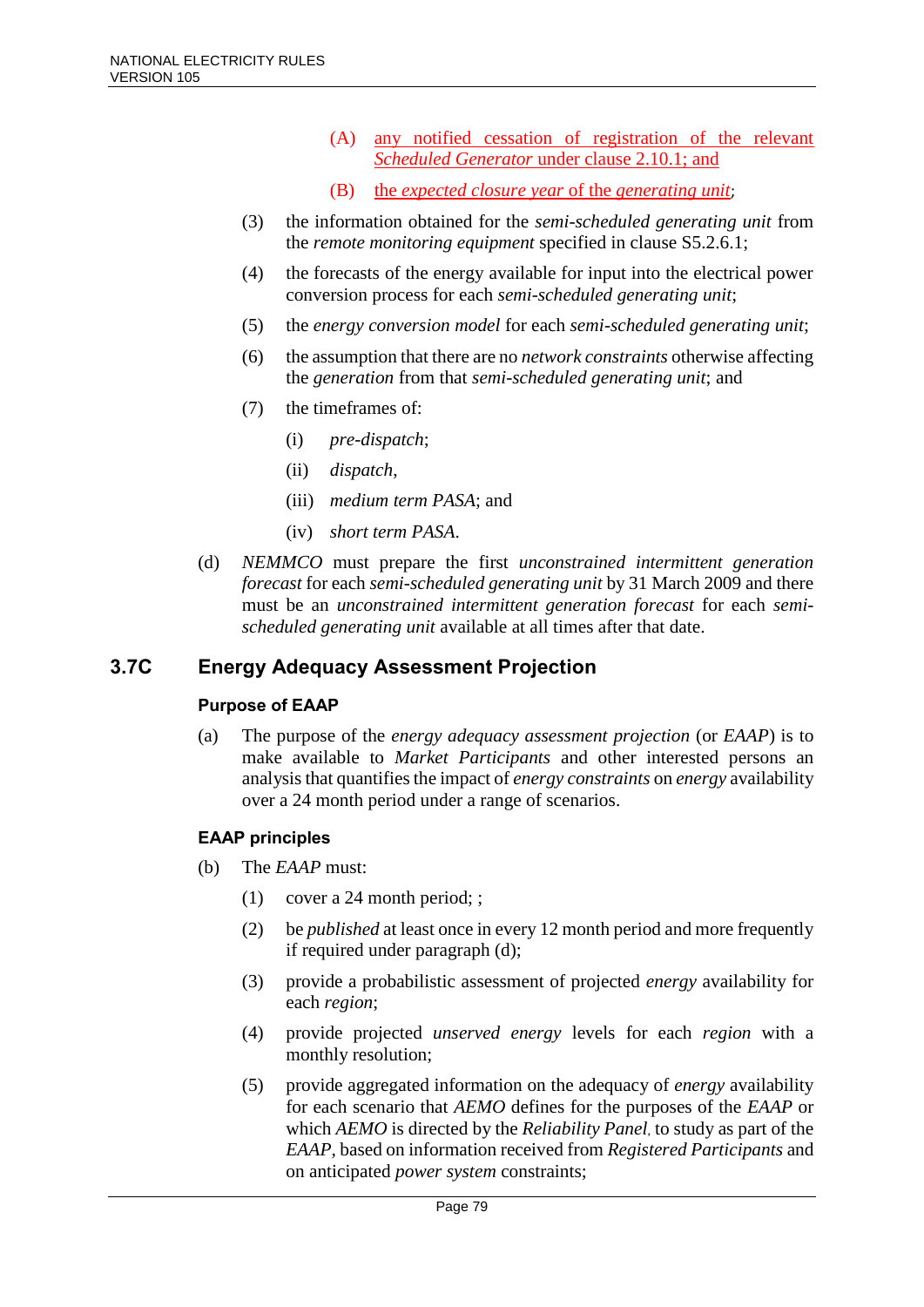- (6) take into account:
	- (A) where relevant, the information and *medium term PASA* inputs referred to in clauses 3.7.1 and 3.7.2;
	- (B) where relevant, the matters *AEMO* considers in, and for the purposes of, preparing the *NTNDP*;
	- (C) *Generator Energy Limitation Frameworks* provided in accordance with paragraph (g), including *GELFs* that apply to more than one *scheduled generating unit* under clause 3.7C(k)(6) where those *GELFs* adequately represent the relevant *generating units*; and
	- (D) *GELF parameters* for each *GELF* which are provided in accordance with the *EAAP guidelines* and are updated in accordance with the *timetable*.
- (c) *AEMO* must comply with the *EAAP principles* in preparing the *EAAP*.

### **Administration of EAAP**

- (d) *AEMO* must *publish* the *EAAP* and *GELF* provided to *AEMO* for the purposes of preparing the *EAAP*:
	- (1) at least once in every 12 month period in accordance with the *timetable*; and
	- (2) as soon as practicable after becoming aware of any new information that may materially alter the most recently published *EAAP*.
- (e) For the purposes of preparing the *EAAP*, a *Scheduled Generator* must provide *AEMO* with the following information in accordance with the *timetable*:
	- (1) updated *GELF parameters* for each *GELF* provided by it in accordance with paragraph (g); and
	- (2) other information that supplements the data provided under subparagraph (1) that is reasonably required by *AEMO* to study the scenarios defined in the *EAAP guidelines*.
- (f) In considering whether information referred to in subparagraph (e)(2) is reasonably required, *AEMO* must have regard to the likely costs that may be incurred by the *Scheduled Generator* in preparing and providing that information compared to the likely benefits from the use of that information for the purposes of the *EAAP*.

### **Generator Energy Limitation Framework**

(g) A *Scheduled Generator* must prepare and submit to *AEMO*, in accordance with the *EAAP guidelines* and for the purposes of the *EAAP*, a description of the *energy constraints* that affect the ability of each of its *scheduled generating units* to generate electricity (*GELF* or *Generator Energy Limitation Framework*). The *GELF* must be in a form that adequately represents that *generating unit* sufficient for *AEMO* to include the *GELF* in the *EAAP*.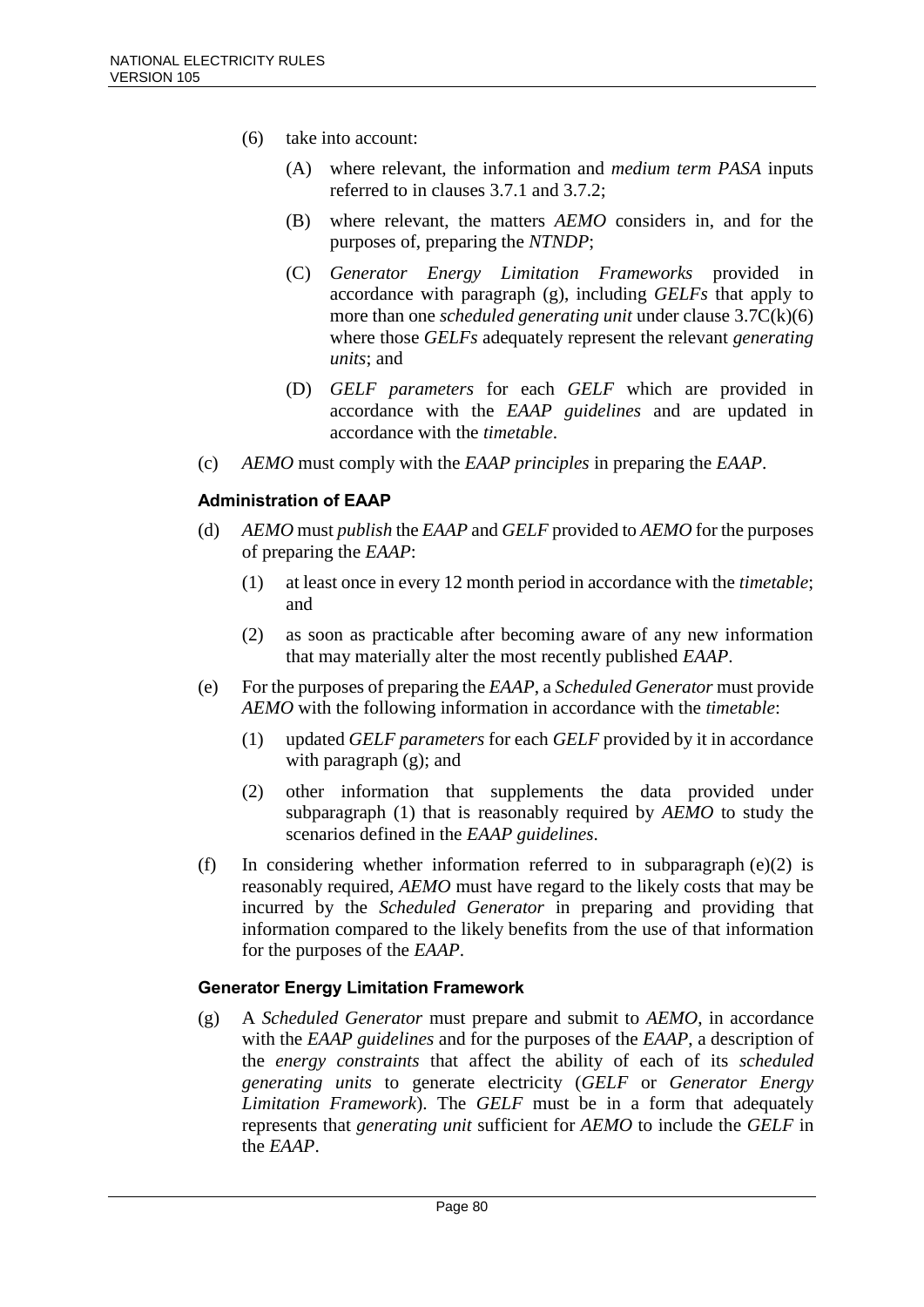- (h) A *GELF* submitted under paragraph (g) must be supplemented by *GELF parameters* for that *GELF as* defined in the *EAAP guidelines*, and those parameters must be updated:
	- (1) at least every 12 months in accordance with the *timetable*; and
	- (2) in accordance with the *EAAP guidelines*, if *AEMO* is required to *publish* an *EAAP* under paragraph (d)(2).
- (i) Without limiting paragraph (h), if a *Scheduled Generator* has submitted a *GELF* under paragraph (g) and there has been a material *change* to any of its *scheduled generating units* which has an impact on the *energy constraints* associated with that *GELF*, the *Scheduled Generator* must revise and resubmit the *GELF* in accordance with that paragraph.

# **EAAP guidelines**

- (k) *AEMO* must develop and *publish* guidelines (the *EAAP guidelines*) that:
	- (1) define scenarios that *AEMO* must study in preparing the *EAAP* and specify any scenarios that the *Reliability Panel* has identified for study for the purposes of preparing the *EAAP*;
	- (2) define modelling assumptions for the *EAAP*;
	- (3) define the components of a *GELF* that a *Scheduled Generator* must include in a *GELF* submitted under paragraph (g);
	- (4) provide detail on the forms of the *GELF* sufficient for a *Scheduled Generator* to meet the requirements of paragraph (g);
	- (5) define variable parameters specific to a *GELF* (*GELF parameters*) that are likely to have a material impact on the *GELF* and therefore the *EAAP*, and which may include, but are not limited to, parameters in relation to:
		- (i) hydro storage including pump storage;
		- (ii) thermal generation fuel;
		- (iii) cooling water availability; and
		- (iv) gas supply limitations;
	- (6) define circumstances where a *GELF* submitted under paragraph (g) can apply to a collection of *scheduled generating units* that face common *energy constraints* due to their geographic location, access to fuel source or another similar reason;
	- (7) define the form of information to be submitted by each *Scheduled Generator* in accordance with paragraph (e);
	- (8) define arrangements for managing the confidentiality of information submitted to *AEMO* under this rule 3.7C; and
	- (9) specify when a *Scheduled Generator* is required to update a *GELF* under paragraph (h)(2).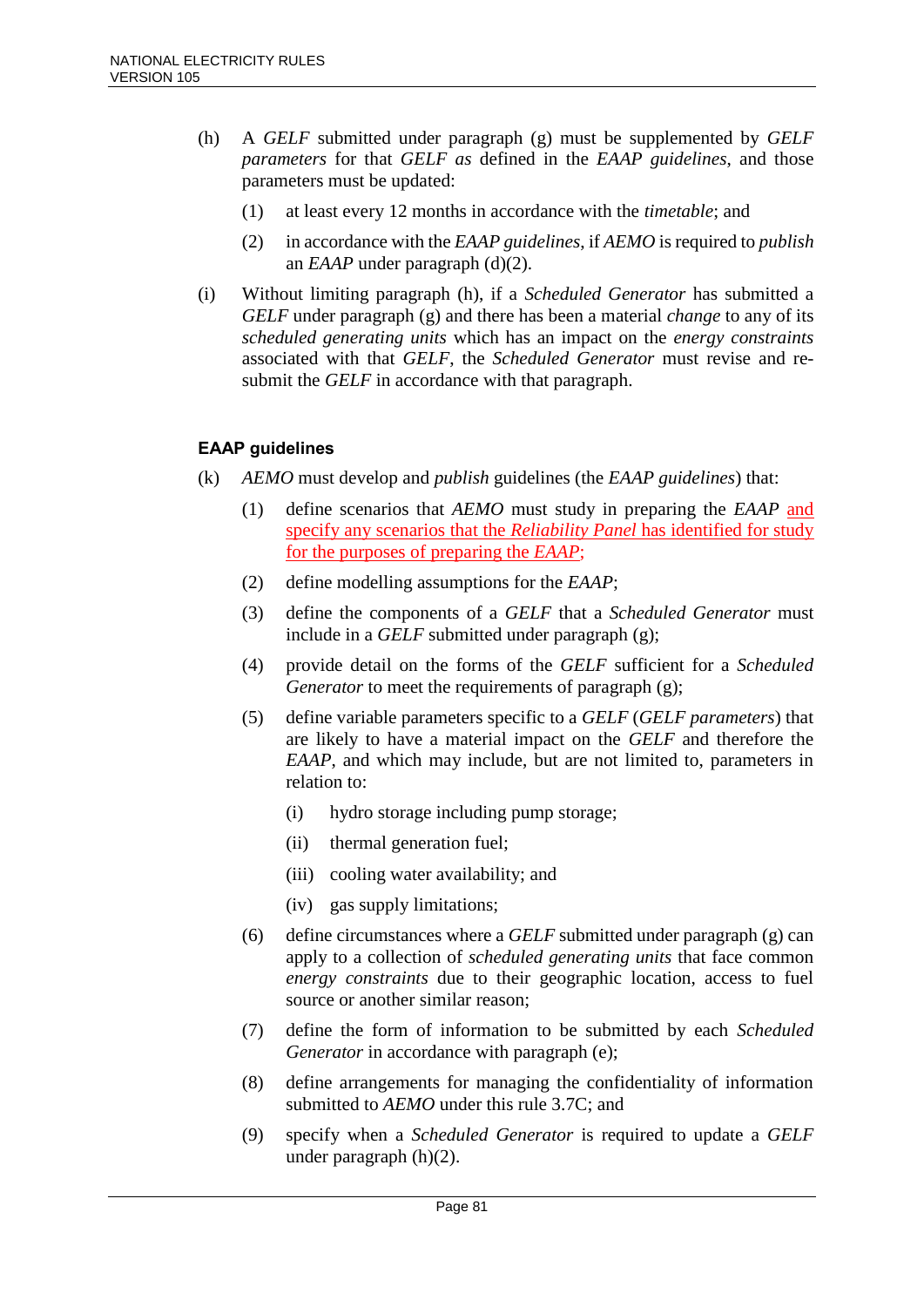- (1) The scenarios that are defined for the purposes of subparagraph  $(k)(1)$  may include, but are not limited to:
	- (1) water conditions such as normal rainfall and drought;
	- (2) material restrictions on the supply of a significant fuel source;
	- (3) other limits on a fuel source for a major form of generation; and
	- (4) any other scenario that *AEMO* reasonably considers will have a material impact on the *EAAP*.
- (m) *AEMO* must comply with the *EAAP principles* in preparing the *EAAP guidelines*.
- (n) *AEMO* must comply with the *EAAP guidelines* in preparing the *EAAP*.
- (o) *AEMO* must develop and *publish* the *EAAP guidelines* in accordance with the *Rules consultation procedures*.
- (p) **[Deleted]**
- (q) *AEMO* may from time to time in accordance with the *Rules consultation procedures* amend or replace the *EAAP guidelines*.

### **Provision of information to Scheduled Generators**

(r) *AEMO* must provide to each *Scheduled Generator*, based on the relevant *GELF*, an estimate of the total *energy* production of the *scheduled generating units* of that *Scheduled Generator* for the period of the *EAAP*.

#### **Review**

(s) **[Deleted]**.

#### **\*\*\***

# **3.13.2 Systems and procedures**

- (a) Information must be provided to *AEMO* and by *AEMO* on the *electronic communication system* unless:
	- (1) the *electronic communication system* is partially or wholly unavailable, then information will, to the extent of that unavailability, be provided to *AEMO* and by *AEMO* by means of the backup procedures specified by *AEMO* from time to time; or
	- (2) otherwise approved by *AEMO*.
- (b) Information must be provided by using the templates supplied in the *electronic communication system* unless otherwise approved by *AEMO*.
- (c) Where approved by *AEMO*, information may be transmitted to and from *AEMO* and the *Scheduled Generator*, *Semi-Scheduled Generator* or *Market Participant* concerned in any agreed format.
- (d) If possible, information provided to *AEMO* must be *time stamped* by *AEMO* on receipt by *AEMO* of the information by the *electronic communication system* and, if stamped, is deemed to be provided at the time indicated by the *time stamp*.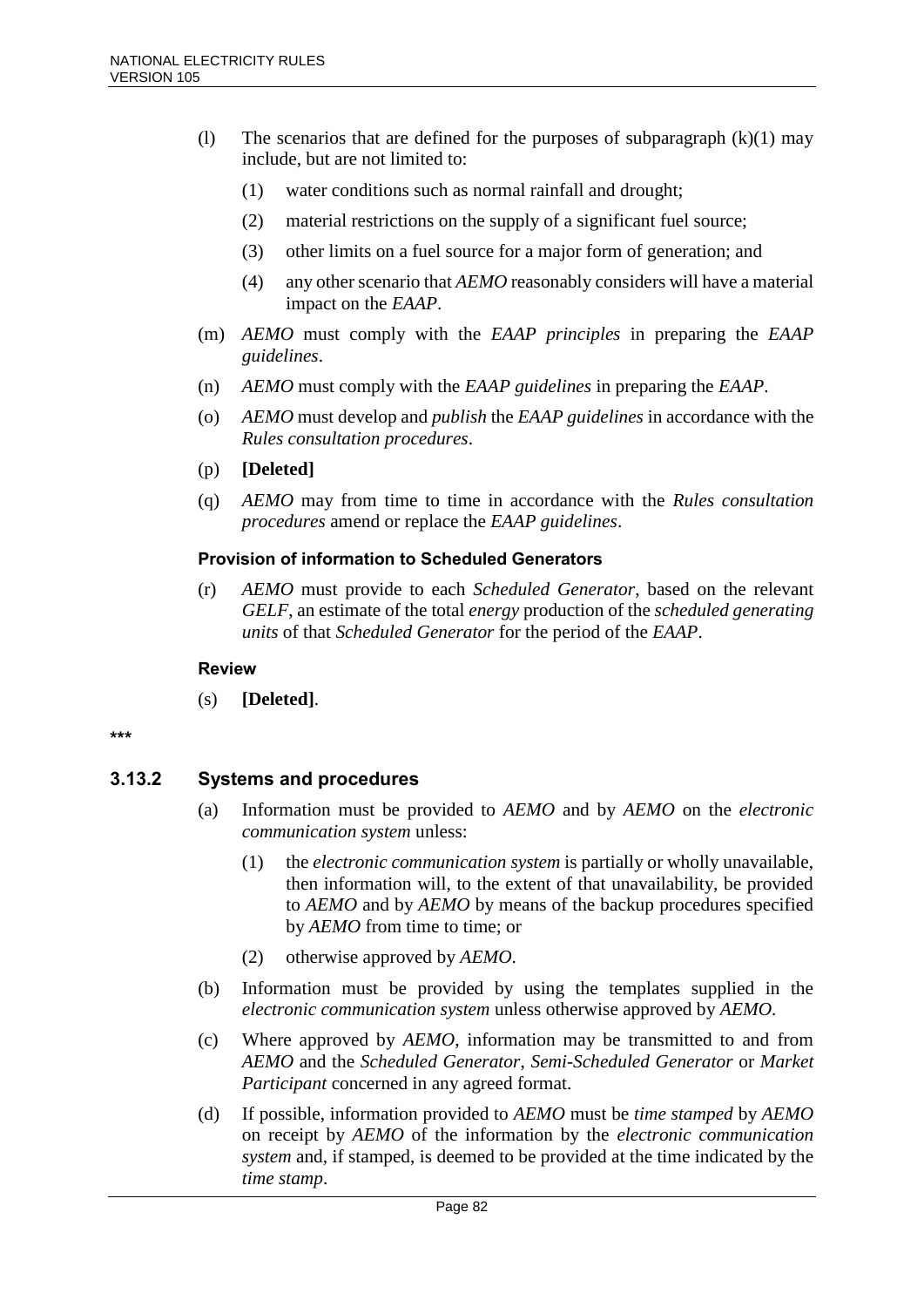- (e) Information that is *published* by *AEMO* is deemed to be *published* when the information is placed on the *market information bulletin board*.
- (f) The *market information bulletin board* must be accessible by *Scheduled Generators*, *Semi-Scheduled Generators* and *Market Participants* via the *electronic communication system* subject to applicable security requirements.
- (g) Information *published* or notified to a *Scheduled Generator*, *Semi-Scheduled Generator* or *Market Participant* must be capable of being reviewed by that *Generator* or *Market Participant* and be capable of being downloaded from the *market information bulletin board* to the relevant *Generator* or *Market Participant* via the *electronic communication system*.
- (h) A *Scheduled Generator*, *Semi-Scheduled Generator* or *Market Participant* must notify *AEMO* of, and *AEMO* must *publish*, any *changes* to submitted information within the times prescribed in the *timetable*.

#### **Note**

This clause is classified as a civil penalty provision under the National Electricity (South Australia) Regulations. (See clause 6(1) and Schedule 1 of the National Electricity (South Australia) Regulations.)

- (i) *AEMO* must make a copy of all *changes* to the data available to *Scheduled Generators*, *Semi-Scheduled Generators* and *Market Participants* for verification and resubmission by the relevant *Generator* or *Market Participant* as necessary.
- (j) All revisions must be provided on the *electronic communication system* and in the same format as the original information.
- (k) A *Scheduled Generator*, *Semi-Scheduled Generator* or *Market Participant* may withhold information from *AEMO* which must otherwise be provided under the *Rules* if:
	- (1) the information is of a confidential or commercially-sensitive nature and is not information of a kind that, in the reasonable opinion of the *AEMC*, is fundamental to the efficient operation of the *market*; or
	- (2) disclosure of the information would have the likely effect of causing detriment to the person required to provide it unless, in the reasonable opinion of the *AEMC*, the public benefit resulting from the provision of the information outweighs that detriment.
- (l) Nothing in paragraph (k) allows a *Scheduled Generator*, *Semi-Scheduled Generator* or *Market Participant* to avoid providing information to *AEMO* under the *Rules* where that information is generally available or to avoid providing *AEMO* with three years' notice of its intention to cease registration or terminate the classification of any *scheduled generating unit* or *semischeduled generating unit* under clause 2.10.1.

### **3.13.3 Standing data**

(a) *AEMO* must establish, maintain, update and *publish*: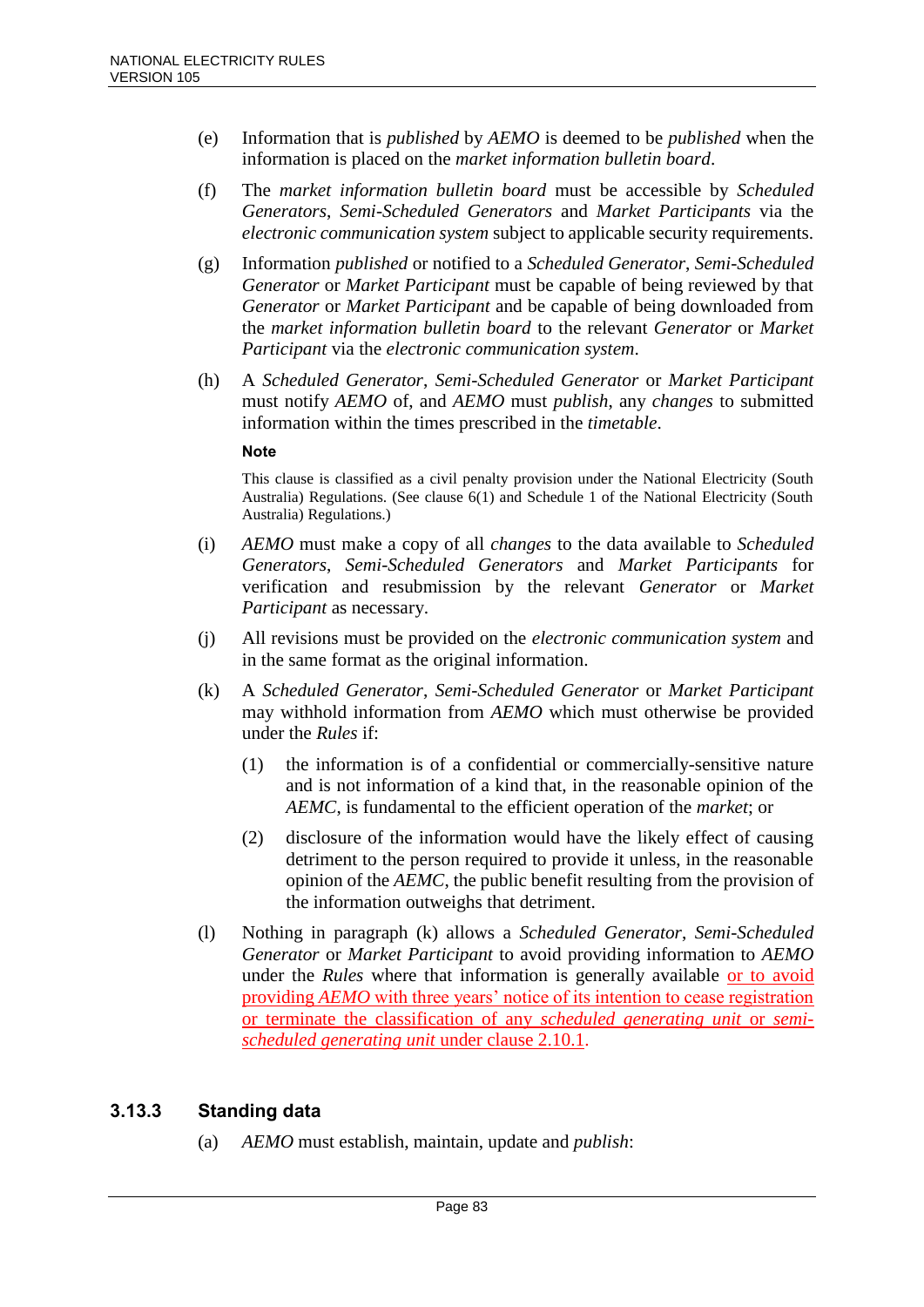- (1) a list of all of the *Scheduled Generators*, *Semi-Scheduled Generators* and *Market Participants* and a list of all applications to become a *Scheduled Generator*, *Semi-Scheduled Generator* or *Market Participant*, including *bid and offer validation data*;
- (2) a list of all of the *Scheduled Generators*, *Semi-Scheduled Generators* and *Market Participants* who will cease to be *Scheduled Generators*, *Semi-Scheduled Generators* or *Market Participants* and the time that each listed *Scheduled Generator*, *Semi-Scheduled Generator* or *Market Participant* will cease to be a *Scheduled Generator*, *Semi-Scheduled Generator* or *Market Participant*;
- (2A) a list of the *expected closure years* for all *scheduled generating units* or *semi-scheduled generating units* notified under clause 2.10.1,clause  $3.7.2(d)(3)$  or clause  $3.7B(b)(1)(B);$
- (3) a list of all of the *Scheduled Generators*, *Semi-Scheduled Generators* and *Market Participants* who are or are going to be suspended and the time at which each listed *Scheduled Generator*, *Semi-Scheduled Generator* or *Market Participant* was suspended or will be suspended.

**\*\*\***

### **Statement of opportunities**

- (q) By 31 August in each year, *AEMO* must prepare and *publish* at a reasonable charge to cover the cost of production, a *statement of opportunities*, including at least the following information for the subsequent 10 year period:
	- (1) projections of aggregate MW demand and *energy* requirements for each *region*;
	- (2) generating capabilities of existing *generating units* and *generating units* for which formal commitments have been made for construction or installation;
	- (3) planned *plant* retirements;
	- (3A) any *scheduled generating units* and *semi-scheduled generating units*  that have an *expected closure year* in the subsequent 10 year period;
	- (3B) any *generating units* for which *Generators* have provided notice of cessation of registration or termination of classification under rule 2.10;
	- (4) a summary of *network capabilities* and *constraints* based upon *Transmission Annual Planning Reports*; and
	- (5) operational and economic information about the *market* to assist planning by:
		- (i) *Scheduled Generators*, *Semi-Scheduled Generators* and *Market Participants*; and
		- (ii) potential *Scheduled Generators*, *Semi-Scheduled Generators* and *Market Participants*.
- (r) If after the publication of the most recent *statement of opportunities*, significant new information becomes available to *AEMO* relating to: